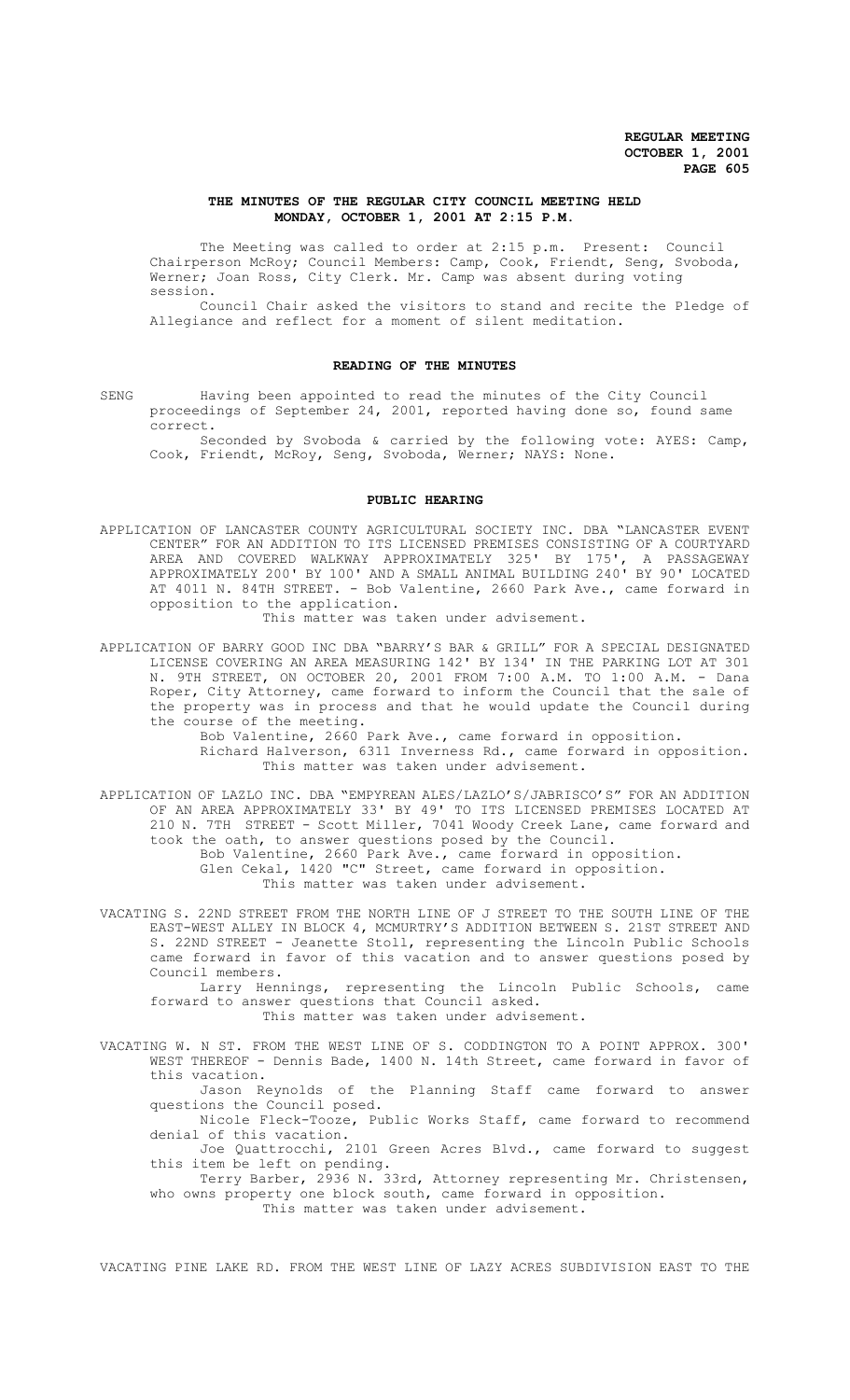WEST LINE OF LOT 6 I.T., GENERALLY LOCATED WEST OF S. 14TH ST. & PINE LAKE RD. - Jeanette Stoll, representing Lincoln Public Schools, came forward in favor of this vacation.

Dana Roper, City Attorney, came forward to answer Council's questions.

This matter was taken under advisement.

ASSESSING PREMISE CLEARANCE COSTS ASSOCIATED WITH THE CLEARING OF PUBLIC NUISANCES TO THE FOLLOWING BENEFITTED PROPERTIES: 1111 PEACH; 621 N. 70TH; 1001 S. 30TH; 1827 GARFIELD; 1529 S. 24TH; 2605 EVERETT; 820 C; AND

3761 M - Scott Holmes, Chief of Environmental Health Services, came forward to explain the process of assessing costs, and to answer Council's questions.

Glen Cekal, 1420 "C" Street, came forward to ask questions regarding the fines associated with this matter.

Ed Patterson, 2108 Q Street, came forward to explain the liter problems in the Malone Neighborhood.

Lois Newman, 601 S. 18th Street, came forward to explain the liter situation in her apartment complex.

Upon Council asking questions regarding this matter, Mr. Holmes suggested that the City might consider mandatory garbage service. This matter was taken under advisement.

APPROVING THE 2001-2002 CITY TAX RATE OF .31452 PER \$100 OF ASSESSED VALUATION AND SETTING A SPECIAL PUBLIC HEARING - Bob Valentine, 2660 Park Ave, came forward in opposition.

Steve Hubka, City Budget Officer, came forward to answer questions posed by Council.

Glen Cekal, 1420 "C" Street, came forward in opposition.

Richard Halverson, 6311 Inverness Road, came forward in opposition. Ed Patterson, 2108 Q Street, came forward in opposition.

This matter was taken under advisement.

DECLARING THE OFFICIAL INTENT OF THE CITY TO REIMBURSE THE COST OF CONSTRUCTING STORM SEWER IMPROVEMENTS FROM THE GENERAL OBLIGATION STORM SEWER BONDS OF THE CITY - Loren Wismer, Attorney with Cline Williams, came forward to answer any questions.

This matter was taken under advisement.

# **3:32 P.M. Council Break 3:42 P.M. Council Reconvened**

SPECIAL PERMIT 1873 - APPEAL OF SPRINT SPECTRUM, L.P., FROM THE PLANNING COMMISSION DENIAL OF SPECIAL PERMIT 1873 FOR AUTHORITY TO CONSTRUCT A 90' TALL WIRELESS COMMUNICATIONS FACILITY AND WAIVER OF THE FALL ZONE, ON PROPERTY GENERALLY LOCATED AT 4700 ANTELOPE CREEK ROAD - Harvey Cooper, 8712 West Dodge, Omaha, Attorney representing Sprint Spectrum, L.P., came forward to give Council information regarding the other two sites that were to be assessed for this cell tower. He gave a summary of letters that had been mailed to the neighborhood and stated his case that the best site overall is still the Antelope Creek site.

Topher Hansen, 4601 South 46th Street, came forward in opposition to the sites mentioned by Mr. Cooper. He suggested the Total Station would be the best location if there had to be one at all.

Ed Patterson, 2108 Q Street, came forward in opposition. He suggested Sprint needed better technology, so that they weren't in need of such high towers.

Don Duskier, 2620 Antelope Creek, submitted a letter in favor of the Total Station location and stated he was opposed to the use of a flag to disguise it.

George Edgar, 5345 Roost Street, came forward in opposition to the Total Station location.

Richard Glazer, 4911 Myrtle, came forward in opposition as the towers would be in his backyard. He voiced concerns over the electromagnetic field.

Mr. Cooper presented his rebuttal.

Dana Roper, City Attorney, came forward to answer questions posed by Councilman Friendt.

This matter was taken under advisement.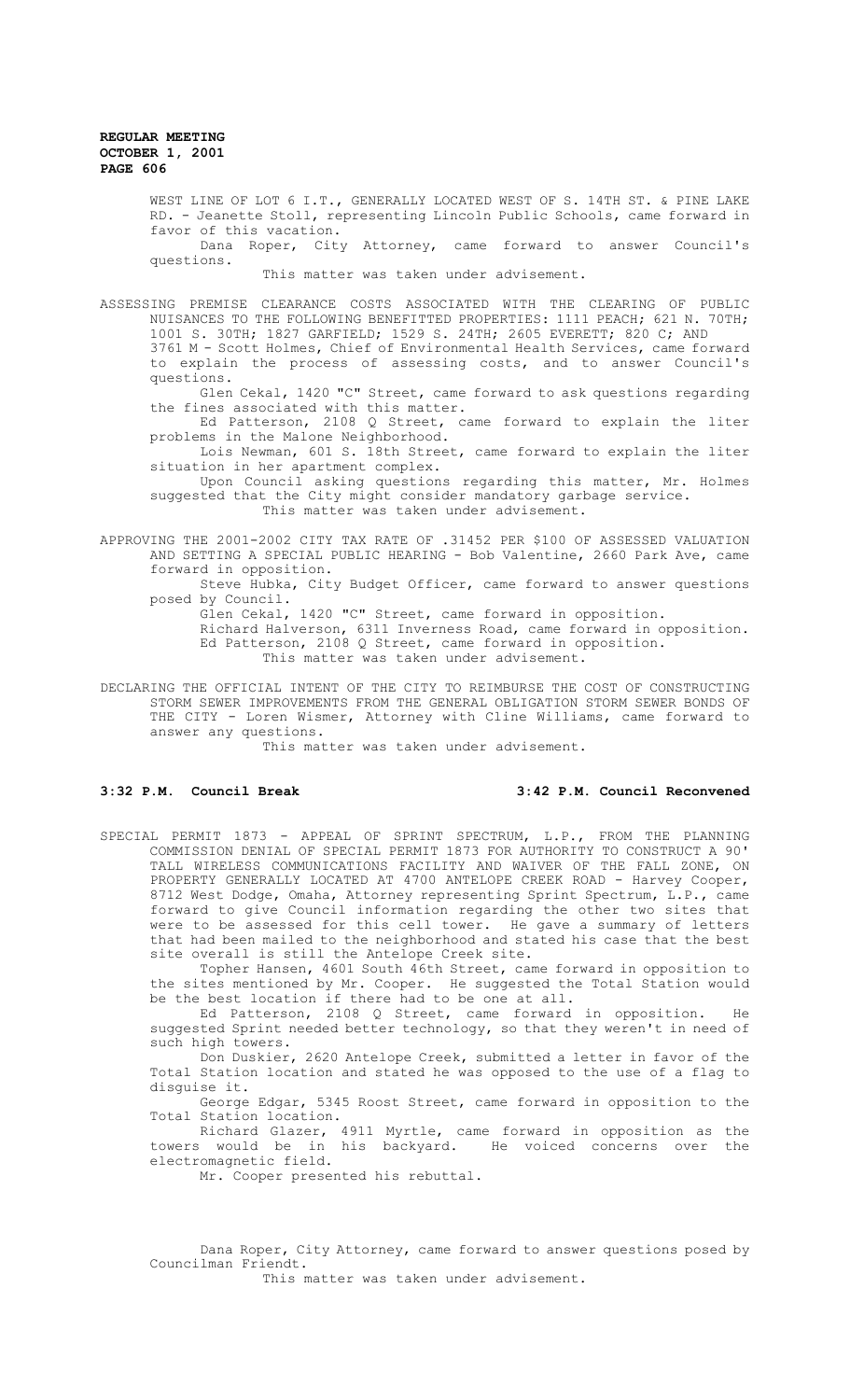# **\*\* END OF PUBLIC HEARING \*\***

## **MISCELLANEOUS BUSINESS PUBLIC HEARING**

Mike Morosin, 2055 "S" St., Past President of Malone Association, asked why the minutes of the Council meetings were now abbreviated. He also questioned why the public had not been consulted about this matter. Glen Cekal, 1420 "C" St., asked also why the minutes of the

Council meetings have been minimized.

Joan Ross, City Clerk, explained to both parties that a survey had been taken and Lincoln was the only city of it's size still doing verbatim minutes. Council had approved the change in May of this year. Ms. Ross advised them that the copies of the meetings were available as an audio tape or a video tape.

Ed Patterson, 2108 Q Street, came forward to express gratitude to the Council for directing a letter to UNL regarding the Notre Dame game and its associated problems in the Malone area. He was pleased with the quick response. Ed also mentioned whenever the Council was ready he wanted to discuss the neighborhood parking problems due to students and football Saturdays. On another matter, he brought a handout for each Council member from the the recent Governor's Assoc. Mtg. regarding sprawling populations and zoning problems faced by other states. He also suggested the City should look into purchasing the land and the Right-of-Ways where the planned spurs are going in for the connection of Highway 2 to Highway 77.

These matters were taken under advisement.

## **COUNCIL ACTION**

# **LIQUOR RESOLUTIONS**

APPLICATION OF LANCASTER COUNTY AGRICULTURAL SOCIETY INC. DBA "LANCASTER EVENT CENTER" FOR AN ADDITION TO ITS LICENSED PREMISES CONSISTING OF A COURTYARD AREA AND COVERED WALKWAY APPROXIMATELY 325' BY 175', A PASSAGEWAY APPROXIMATELY 200' BY 100' AND A SMALL ANIMAL BUILDING 240' BY 90' LOCATED AT 4011 N. 84TH STREET - CLERK read the following resolution, introduced by Coleen Seng, who moved its denial: A-81118 BE IT RESOLVED by the City Council of the City of Lincoln,

Nebraska:

That after hearing duly had as required by law, consideration of the facts of this application, the Nebraska Liquor Control Act, and the pertinent City ordinances, the City Council recommends that the application of Lancaster County Agricultural Society Inc. dba "Lancaster Event Center" to expand its licensed premises by the addition of a courtyard area and covered walkway approximately 325' by 175', a passageway approximately 200' by 100', and a small animal building 240' by 90' to the presently licensed premises located at 4011 N. 84th Street, Lincoln, Nebraska, be denied for the reason that applicant has failed to satisfactorily demonstrate that the issuance of this license would further the public interest, be a betterment to the city and a true increase in service to the public, and would not be detrimental to the public health, safety, and welfare.

BE IT FURTHER RESOLVED that the City Clerk is directed to transmit a copy of this resolution to the Nebraska Liquor Control Commission. Introduced by Coleen Seng

Seconded by Svoboda carried by the following vote: AYES: Cook, Friendt, McRoy, Seng, Svoboda, Werner; NAYS: None; ABSENT: Camp.

APPLICATION OF BARRY GOOD INC DBA "BARRY'S BAR & GRILL" FOR A SPECIAL DESIGNATED LICENSE COVERING AN AREA MEASURING 142' BY 134' IN THE PARKING LOT AT 301 N. 9TH STREET, ON OCTOBER 20, 2001 FROM 7:00 A.M. TO 1:00 A.M. - PRIOR to reading:

SENG Moved that the application of Barry Good Inc. be withdrawn due to the City's purchasing the property where the SDL would be held. Seconded by Friendt & carried by the following vote: AYES: Cook, Friendt, McRoy, Seng, Svoboda, Werner; NAYS: None; ABSENT: Camp. The resolution, having been **WITHDRAWN**, was assigned the File **#38-4379** & was placed on file in the Office of the City Clerk.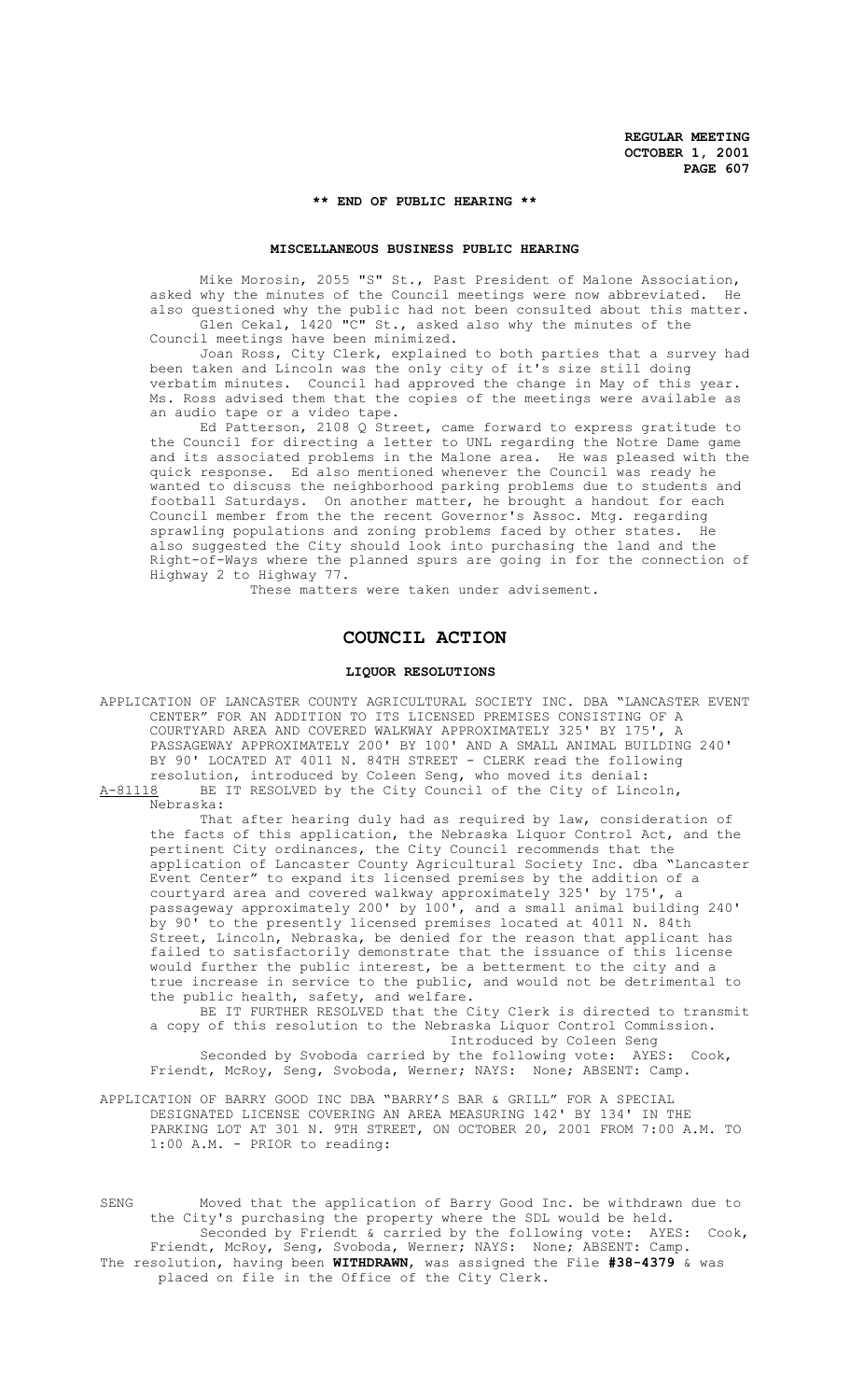APPLICATION OF LAZLO INC. DBA "EMPYREAN ALES/LAZLO'S/JABRISCO'S" FOR AN ADDITION OF AN AREA APPROXIMATELY 33' BY 49' TO ITS LICENSED PREMISES LOCATED AT 210 N. 7TH STREET - CLERK read the following resolution, introduced by Coleen Seng, who moved its adoption for approval: A-81119 BE IT RESOLVED by the City Council of the City of Lincoln, Nebraska:

That after hearing duly had as required by law, consideration of the facts of this application, the Nebraska Liquor Control Act, and the pertinent City ordinances, the City Council recommends that the application of Lazlo Inc. dba "Empyrean Ales/Lazlo's/Jabrisco's" to expand its licensed premises by the addition of an area measuring approximately 33 feet by 49 feet to the north of the presently licensed premises located at 700-710 P & 729 Q Streets, Lincoln, Nebraska, be approved with the condition that the premise complies in every respect with all City and State regulations.

BE IT FURTHER RESOLVED that the City Clerk is directed to transmit a copy of this resolution to the Nebraska Liquor Control Commission. Introduced by Coleen Seng

Seconded by Svoboda & carried by the following vote: AYES: Cook, Friendt, McRoy, Seng, Svoboda, Werner; NAYS: None; ABSENT: Camp.

# **ORDINANCES - 2ND READING**

- VACATING S. 22ND STREET FROM THE NORTH LINE OF J STREET TO THE SOUTH LINE OF THE EAST-WEST ALLEY IN BLOCK 4, MCMURTRY'S ADDITION BETWEEN S. 21ST STREET AND S. 22ND STREET - CLERK read an ordinance, introduced by Jon Camp, vacating South 22nd Street from the north line of J Street to the south line of the east-west alley in Block 4, McMurtry's Addition between S. 21st Street and S. 22nd Street, and retaining title thereto in the City of Lincoln, Lancaster County, Nebraska, the second time.
- VACATING W. N ST. FROM THE WEST LINE OF S. CODDINGTON TO A POINT APPROX. 300' WEST THEREOF - CLERK read an ordinance, introduced by Jonathan Cook, vacating West N Street from the west line of S. Coddington to a point approx. 300' west thereof, the second time.
- VACATING PINE LAKE RD. FROM THE WEST LINE OF LAZY ACRES SUBDIVISION EAST TO THE WEST LINE OF LOT 6 I.T., GENERALLY LOCATED WEST OF S. 14TH ST. & PINE LAKE RD. - CLERK read an ordinance, introduced by Jon Camp, vacating Pine Lake Rd. from the west line of Lazy Acres Subdivision east to the west line of Lot 6 I.T., generally located west of S. 14th St. & Pine Lake Rd., the second time.

#### **RESOLUTIONS**

APPLICATION OF BLESSED SACRAMENT CHURCH TO CONDUCT A LOTTERY WITHIN THE CITY OF LINCOLN FROM SEPTEMBER 26, 2001 THROUGH OCTOBER 14, 2001 - CLERK read the following resolution, introduced by Jonathan Cook, who moved its adoption:<br><u>A-81120</u> WHE

WHEREAS, Blessed Sacrament Church has made application for a permit to conduct a lottery in the City of Lincoln pursuant to Chapter 9.32 of the Lincoln Municipal Code; and

WHEREAS, said application complies with all of the requirements of Section 9.32.030 of the Lincoln Municipal Code.

NOW, THEREFORE, BE IT RESOLVED by the City Council of the City of Lincoln, Nebraska:

That, after public hearing duly had as required by Section 9.32.050 of the Lincoln Municipal Code, the City Council does hereby grant a permit to Blessed Sacrament Church to conduct a lottery in the City of Lincoln in accordance with the application filed by Rev. John Sullivan. The City Clerk is directed to issue a permit upon the payment by the applicant of the required fee, said permit to be valid only for the specific lotteries described in said application and only for a period of one year from the date of approval of this resolution. Said permit shall be subject to all of the conditions and requirements of Chapter 9.32 of the Lincoln Municipal Code.

BE IT FURTHER RESOLVED that pursuant to Section 9.32.080 of the Lincoln Municipal Code, a tax of 5% is imposed upon the gross proceeds received from the sale of lottery chances or tickets within the City of Lincoln, which tax shall be due no later than sixty (60) days after the conclusion of each lottery to be conducted hereunder, and if unpaid at that time, shall thereafter be delinquent.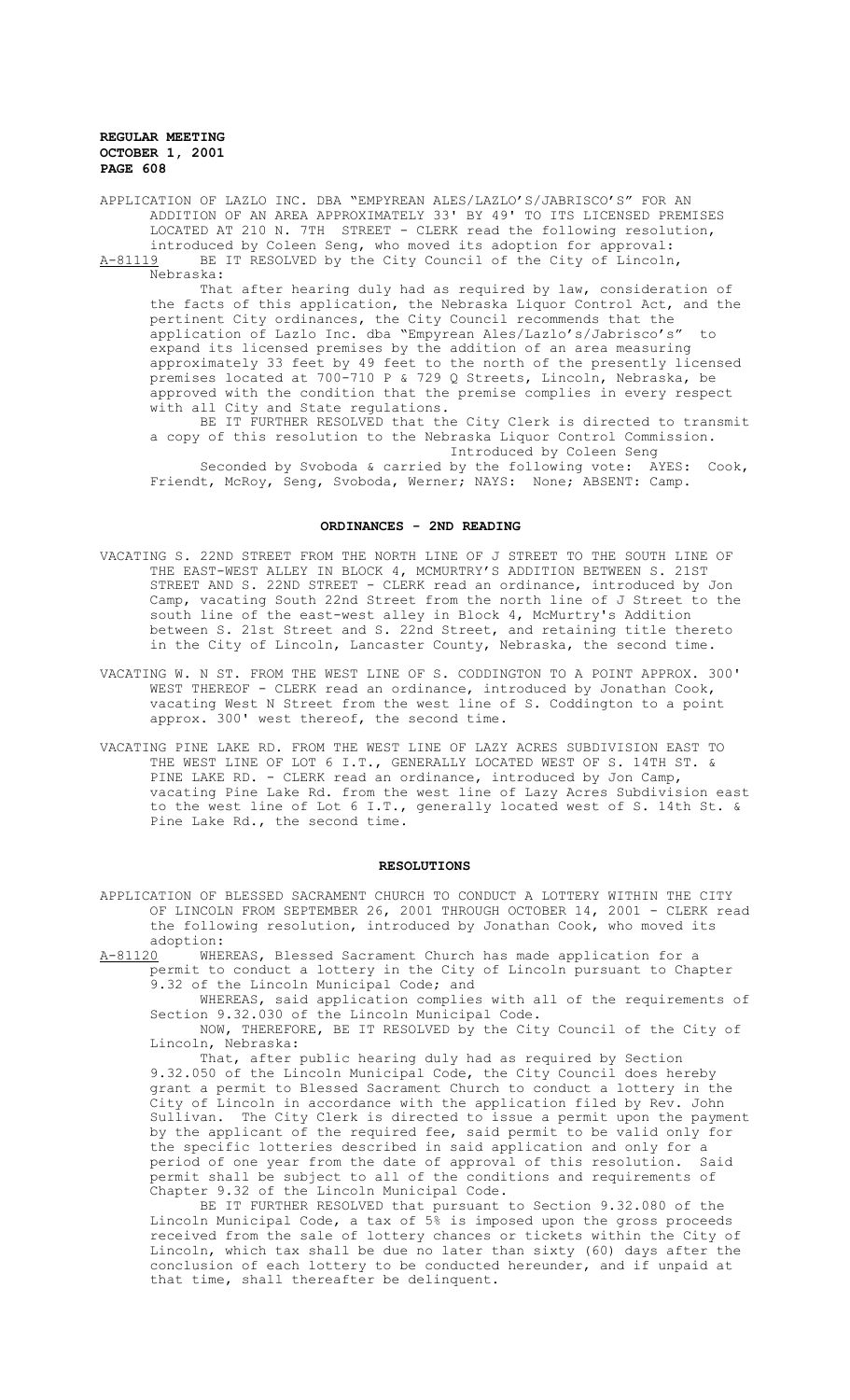Introduced by Jonathan Cook Seconded by Seng & carried by the following vote: AYES: Cook,

Friendt, McRoy, Seng, Svoboda, Werner; NAYS: None; ABSENT: Camp.

APPLICATION OF AMERICAN HEART ASSOCIATION, 1550 SOUTH 70<sup>TH</sup> STREET #100 TO CONDUCT A LOTTERY WITHIN THE CITY OF LINCOLN FROM 10/01/01 TO 11/17/01 -

CLERK Read the following resolution, introduced by Jonathan Cook, who moved its adoption:<br>A-81121 WHEREAS, the

A-81121 MHEREAS, the American Heart Association has made application for a permit to conduct a lottery in the City of Lincoln pursuant to Chapter 9.32 of the Lincoln Municipal Code; and

WHEREAS, said application complies with all of the requirements of Section 9.32.030 of the Lincoln Municipal Code.

NOW, THEREFORE, BE IT RESOLVED by the City Council of the City of Lincoln, Nebraska:

That, after public hearing duly had as required by Section 9.32.050 of the Lincoln Municipal Code, the City Council does hereby grant a permit to the American Heart Association to conduct a lottery in the City of Lincoln in accordance with the application filed by Jan Yaussi. The City Clerk is directed to issue a permit upon the payment by the applicant of the required fee, said permit to be valid only for the specific lotteries described in said application and only for a period of one year from the date of approval of this resolution. Said permit shall be subject to all of the conditions and requirements of Chapter 9.32 of the Lincoln Municipal Code.

BE IT FURTHER RESOLVED that pursuant to Section 9.32.080 of the Lincoln Municipal Code, a tax of 5% is imposed upon the gross proceeds received from the sale of lottery chances or tickets within the City of Lincoln, which tax shall be due no later than sixty (60) days after the conclusion of each lottery to be conducted hereunder, and if unpaid at that time, shall thereafter be delinquent.

Introduced by Jonathan Cook Seconded by Seng & carried by the following vote: AYES: Cook, Friendt, McRoy, Seng, Svoboda, Werner; NAYS: None; ABSENT: Camp.

ASSESSING PREMISE CLEARANCE COSTS ASSOCIATED WITH THE CLEARING OF PUBLIC NUISANCES TO THE FOLLOWING BENEFITTED PROPERTIES: 1111 PEACH; 621 N. 70TH; 1001 S. 30TH; 1827 GARFIELD; 1529 S. 24TH; 2605 EVERETT; 820 C; AND 3761 M - CLERK read the following resolution, introduced by Jonathan Cook, who moved its adoption:<br>A-81122 BE IT RESOLVED by the C

BE IT RESOLVED by the City Council of the City of Lincoln, Nebraska that:

Pursuant to Section 8.26.040 of the Lincoln Municipal Code, the premise clearance costs as shown on the list which is attached hereto, marked Exhibit "A" and made a part hereof by reference, are hereby assessed against the property set opposite each amount as shown thereon. Said assessments shall be delinquent from and after December 1, 2001 and draw interest as provided for in <u>Neb. Rev. Stat.</u> § 45-104.1 for assessments.

Introduced by Jonathan Cook Seconded by Seng & carried by the following vote: AYES: Cook, Friendt, McRoy, Seng, Svoboda, Werner; NAYS: None; ABSENT: Camp.

APPROVING THE 2001-2002 CITY TAX RATE OF .31452 PER \$100 OF ASSESSED VALUATION AND SETTING A SPECIAL PUBLIC HEARING - CLERK read the following resolution, introduced by Jonathan Cook, who moved its adoption:

A-81123 A RESOLUTION establishing a final property tax levy for the City's 2001-2002 fiscal year.

## RECITALS I.

Pursuant to <u>Neb. Rev. Stat.</u> § 77-1601.02, the City Council of the City of Lincoln is authorized to pass, by a majority vote, a resolution setting the final tax rate.

II.

Pursuant to <u>Neb. Rev. Stat.</u> § 77-1601.02, notice was published in a newspaper of general circulation on September 25, 2001, which date was at least five days prior to October 1, 2001 being the date upon which the City Council held a special public hearing called for the purpose of considering and acting upon this resolution.

NOW, THEREFORE, BE IT RESOLVED by the City Council of the City of Lincoln, Nebraska:

That after notice and public hearing as required by law, the City Council does hereby set the following final levy for the City of Lincoln 2001-2002 fiscal year for a property tax request of \$33,731,280.00: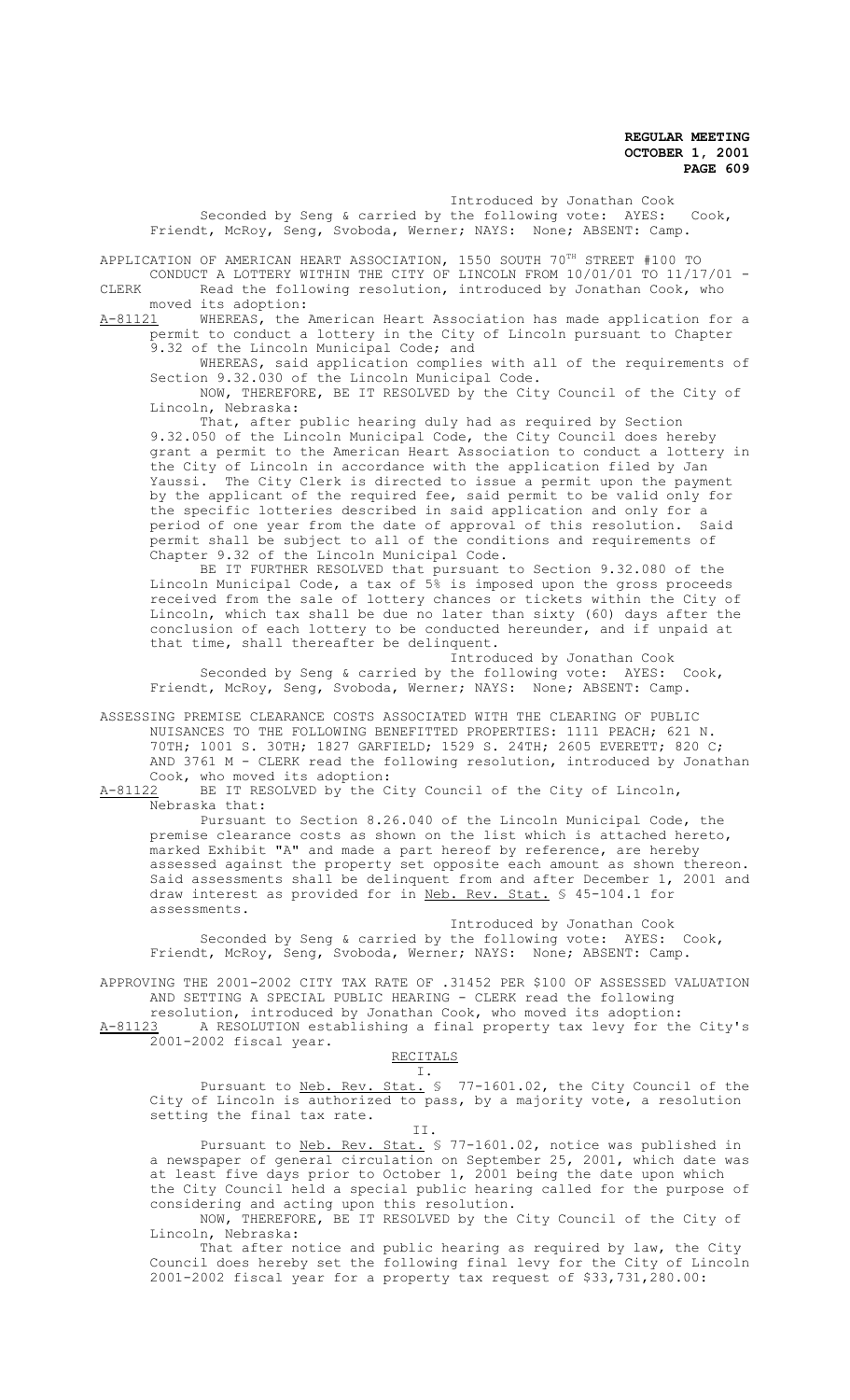| \$.31452 per \$100 of assessed valuation        |         |
|-------------------------------------------------|---------|
| which total rate is comprised of the following: |         |
| Bond Interest & Redemption                      | .05647  |
| General                                         | .17798  |
| Library                                         | .05219  |
| Social Security                                 | .01527  |
| Police and Fire Pension                         | .01261  |
| Total                                           | 0.31452 |

Introduced by Jonathan Cook Seconded by Seng & carried by the following vote: AYES: Cook, Friendt, McRoy, Seng, Svoboda, Werner; NAYS: None; ABSENT: Camp.

DECLARING THE OFFICIAL INTENT OF THE CITY TO REIMBURSE THE COST OF CON-STRUCTING STORM SEWER IMPROVEMENTS FROM THE GENERAL OBLIGATION STORM SEWER BONDS OF THE CITY - CLERK read the following resolution,

introduced by Jonathan Cook, who moved its adoption:<br>A-81124 A RESOLUTION TO DECLARE THE OFFICIAL INTENT OF

A RESOLUTION TO DECLARE THE OFFICIAL INTENT OF THE CITY OF LINCOLN, NEBRASKA UNDER THE INTERNAL REVENUE CODE OF 1986, AS AMENDED, TO BORROW MONEY BY THE ISSUANCE OF GENERAL OBLIGATION STORM SEWER BONDS TO REIMBURSE THE COSTS OF CONSTRUCTING CERTAIN IMPROVEMENTS TO THE CITY'S STORM SEWER SYSTEM.

BE IT RESOLVED by the City Council (the "Council") of the City of Lincoln, Nebraska (the "City") as follows:

1. Findings.

(a) By direction of the Mayor and City Council, at the City general election held on May 1, 2001 there was submitted to the qualified electors of the City the question of issuing general obligation bonds of the City in the principal amount of not to exceed \$7,500,000 (the "Bonds") for the purposes of paying the costs incident to the construction, installation and completion of improvements and extensions to the City's storm water and drainage system (the "Project"), which was

approved by a vote of 19,413 for and 12,342 against the proposition. (b) It is necessary, desirable, advisable and in the best interest of the City to begin work on the Project prior to the issuance, sale and delivery of the Bonds and that funds of the City be advanced prior to the issuance of the Bonds by the City to finance a portion of the Costs of the Project.

(c) The anticipated amounts to be expended from and after date of adoption of this Resolution by the City with respect to the Project is estimated not to exceed \$1,500,000.

(d) The Department of the Treasury has promulgated final regulations (Treasury Regulations, Section 1.150-2, hereinafter referred to as the "Regulations")governing the use of proceeds of tax-exempt bonds, all or a portion of which are to be used to reimburse the City for Project expenditures made by the City prior to the date of issuance of the Bonds which require that the City adopt a statement of official intent to reimburse an original expenditure not later than 60 days after payment of the original expenditures. The Regulations generally require that the Bonds be issued and the reimbursement allocation made from the proceeds of the Bonds within 18 months after the later of the date the expenditure is made or the project is placed in service or abandoned, but in no event more than three (3) years after the date the expenditure is paid.

(e) The Council has determined that it is necessary, desirable and advisable that the requirements of the Regulations be satisfied to preserve the ability of the City to reimburse expenditures made with respect to the Project from funds of the City from and after the date of adoption of this Resolution from the proceeds of the Bonds. 2. Declaration of Intent and Related Matters.

(a) In accordance with the provisions of the Regulations, the Council does hereby declare the official intent of the City to borrow funds through the issuance of Bonds by the City, the interest on which will be excludable from gross income for federal income tax purposes under Section 103 of the Internal Revenue Code of 1986, as amended (the "Code") to pay the costs of the Project. Prior to the issuance of the Bonds, the City is authorized to advance money of the City up to an estimated maximum aggregate principal amount of \$1,500,000 for the purpose of paying a portion of the costs of planning, acquiring, constructing, equipping and furnishing the Project from and after the date of adoption of this Resolution. All reimbursed expenditures shall be capital expenditures, a cost of issuance of the Bonds or other expenditures eligible for reimbursement under Section 1.150-2(d)(3)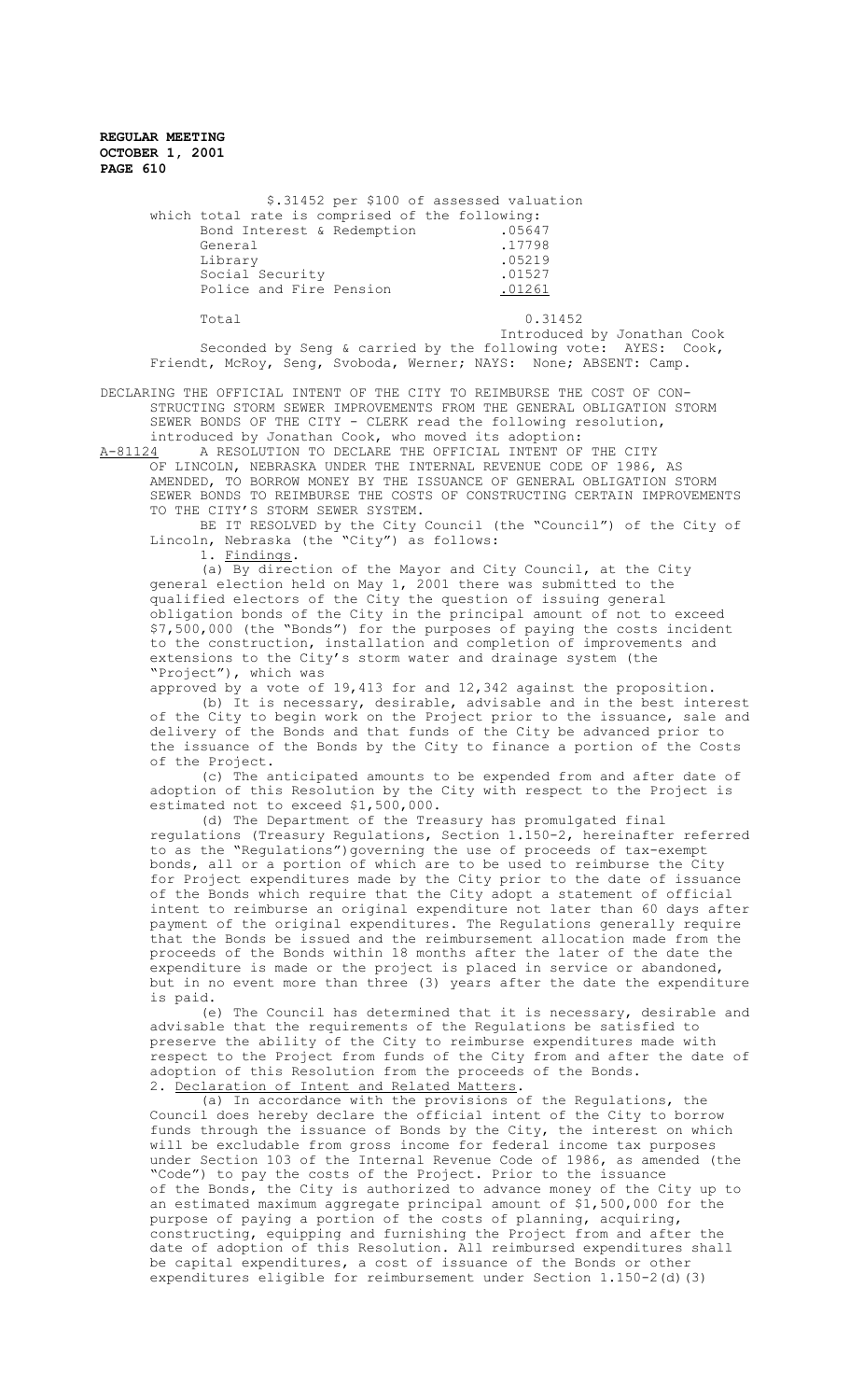of the Regulations.

(b) Other than (i) expenditures to be paid or reimbursed from sources other than the Bonds, (ii) expenditures constituting "preliminary expenditures" within the meaning of Section 1.150-2(f)(2) of the Regulations, or (iii) expenditures in a "de minimus" amount (as defined in Section 1.150-2(f)(1) of the Regulations), no expenditures for the Project have been paid by the City more than 60 days prior to the date of adoption of this Resolution.

(c) The reasonably expected source of funds to be used to pay debt service on the Bonds will be general ad valorem taxes levied by the City.

(d) The Bonds shall be issued in such amounts and upon such terms and conditions as may be agreed upon by the City and the purchaser or purchasers of the Bonds, for the purpose of paying all or a portion of the costs and expenses incident to the planning, acquisition, construction and financing of the Project, the issuance of the Bonds to be authorized by the Council at a meeting to be held for such purpose by the Council.

(e) As of the date of this Resolution, there are no funds of the City reserved, allocated on a long-term basis or otherwise set aside (or reasonably expected to be reserved, allocated on a long-term basis or otherwise set aside) to provide permanent financing for the expenditures related to the Project, other than pursuant to the issuance of the Bonds. This Resolution, therefore, is determined to be consistent with the budgetary and financial circumstances of the City as they exist or are reasonably foreseeable on the date hereof.

(f) This Resolution is intended to evidence the official intent of the City in accordance with the Regulations for funds expended with respect to the Project from and after the date of adoption of this Resolution. This Resolution does not constitute final approval of the issuance of the Bonds by the City and does not legally obligate the City to issue the Bonds to finance the Project. 3. Authorizations.

(a) The Finance Director and the City Controller (each an "Authorized Officer") be, and each of them hereby is, authorized to take such further action as such Authorized Officer shall deem necessary or desirable without further action by the Council to carry out the transactions contemplated by this Resolution.

(b) The Authorized Officers be, and each of them hereby is, authorized to execute on behalf of the City and to deliver any and all other instruments and documents including, but not limited to, such certificates or instruments as may be required under the terms of this Resolution necessary to be executed and delivered in connection with this Resolution and the approvals made hereby.

(c) The Finance Director or the City Controller shall be responsible for making the "reimbursement allocations" described in the Regulations, being generally the transfer of the appropriate amount of proceeds of the Bonds to reimburse the source of temporary financing used by the City to make payment of the prior costs of the Project. Each allocation shall be evidenced by an entry on the official books of the City maintained for the Project and shall specifically identify the original expenditure being reimbursed.

4. Ratification.

All acts and deeds heretofore done by any officer, employee or agent of the City on behalf of the City to preserve the ability of the City to reimburse expenditures made from and after the date of adoption of this Resolution with respect to the Project by the City through the issuance of the Bonds and other transactions contemplated by this Resolution are hereby ratified, confirmed and approved in all respects. 5. Effective Dates.

This Resolution shall be in full force and effect from and after its passage and adoption by the Council 6. Conflicting Resolutions Repealed.

All resolutions of the Council, or parts thereof, in conflict with the provisions of this Resolution are, to the extent of such conflict, hereby repealed.

Introduced by Jonathan Cook Seconded by Seng & carried by the following vote: AYES: Cook, Friendt, McRoy, Seng, Svoboda, Werner; NAYS: None; ABSENT: Camp.

APPOINTING TOM DANEK TO THE AIR POLLUTION CONTROL ADVISORY BOARD TO FILL AN UNEXPIRED TERM EXPIRING SEPTEMBER 1, 2003 - CLERK read the following resolution, introduced by Jonathan Cook, who moved its adoption: A-81125 BE IT RESOLVED by the City Council of the City of Lincoln,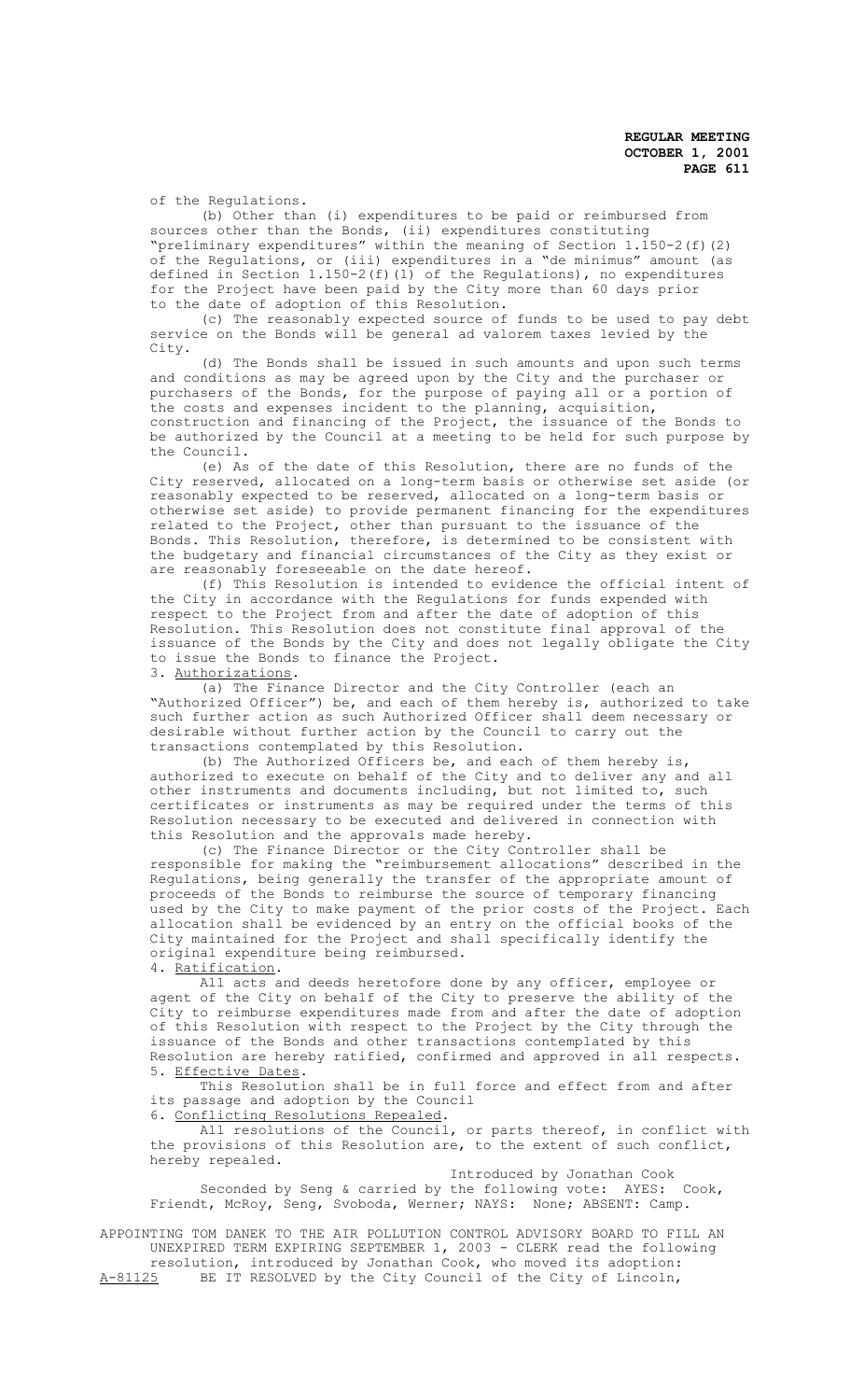Nebraska: That the appointment of Tom Danek to the Air Pollution Control Advisory Board to fill an unexpired term expiring September 1, 2003 is hereby approved. Introduced by Jonathan Cook Seconded by Seng & carried by the following vote: AYES: Cook, Friendt, McRoy, Seng, Svoboda, Werner; NAYS: None; ABSENT: Camp. REAPPOINTING LARRY SCHERER TO THE COMMUNITY FORESTRY ADVISORY BOARD FOR A THREE-YEAR TERM EXPIRING AUGUST 17, 2004 - CLERK read the following resolution, introduced by Jonathan Cook, who moved its adoption: A-81126 BE IT RESOLVED by the City Council of the City of Lincoln, Nebraska: That the appointment of Larry Scherer to the Community Forestry Advisory Board for a three-year term expiring August 17, 2004 is hereby approved. Introduced by Jonathan Cook Seconded by Seng & carried by the following vote: AYES: Cook, Friendt, McRoy, Seng, Svoboda, Werner; NAYS: None; ABSENT: Camp. APPOINTING GLENDA PETERSON TO THE COMMUNITY FORESTRY ADVISORY BOARD FOR A THREE-YEAR TERM EXPIRING AUGUST 17, 2004 - CLERK read the following resolution, introduced by Jonathan Cook, who moved its adoption: A-81127 BE IT RESOLVED by the City Council of the City of Lincoln, Nebraska: That the appointment of Glenda Peterson to the Community Forestry Advisory Board for a three-year term expiring August 17, 2004 is hereby approved. Introduced by Jonathan Cook Seconded by Seng & carried by the following vote: AYES: Cook, Friendt, McRoy, Seng, Svoboda, Werner; NAYS: None; ABSENT: Camp. APPOINTING DENNIS SCHERER TO THE COMMUNITY FORESTRY ADVISORY BOARD FOR A THREE-YEAR TERM EXPIRING AUGUST 17, 2004 - CLERK read the following resolution, introduced by Jonathan Cook, who moved its adoption: A-81128 BE IT RESOLVED by the City Council of the City of Lincoln, Nebraska: That the appointment of Dennis Scherer to the Community Forestry Advisory Board for a three-year term expiring August 17, 2004 is hereby approved. Introduced by Jonathan Cook Seconded by Seng & carried by the following vote: AYES: Cook, Friendt, McRoy, Seng, Svoboda, Werner; NAYS: None; ABSENT: Camp. ACCEPTING THE REPORT OF NEW AND PENDING CLAIMS AGAINST THE CITY AND APPROVING DISPOSITION OF CLAIMS SET FORTH THEREIN FOR THE PERIOD OF SEPTEMBER 1 - 15, 2001 - CLERK read the following resolution, introduced by Jonathan Cook, who moved its adoption: A-81129 BE IT RESOLVED by the City Council of the City of Lincoln, Nebraska: That the claims listed in the attached report, marked as Exhibit "A", dated September 17, 2001, of various new and pending tort claims filed against the City of Lincoln with the Office of the City Attorney or the Office of the City Clerk, as well as claims which have been disposed of, are hereby received as required by Neb. Rev. Stat. § 13-905 (Reissue 1997). The dispositions of claims by the Office of the City Attorney, as shown by the attached report, are hereby approved:<br>DENIED ALLOWED NAS\* Sheena Hines Dirk Allgood NAS\* Sheena Hines \$800.00<br>Sheri Coonev \$733.72 Sheri Cooney Chenoa Mason 100.00<br>
Friedman Realty Co. 30.00 Friedman Realty Co. 80.00 Kathleen Farley 1988 MAS<br>Joel Jensen 1988 MAS Joel Jensen 45.00 Andrew Newton 15.00<br>
Kevin Brenden 170.00 Kevin Brenden Shizhen Wang 778.73 Progressive Insurance (Jessica Peschel, Insured) 366.52<br>100.00 300.00 Elizabeth Seitz \* No Amount Specified. The City Attorney is hereby directed to mail to the various claimants listed herein a copy of this resolution which shows the final disposition of their claim.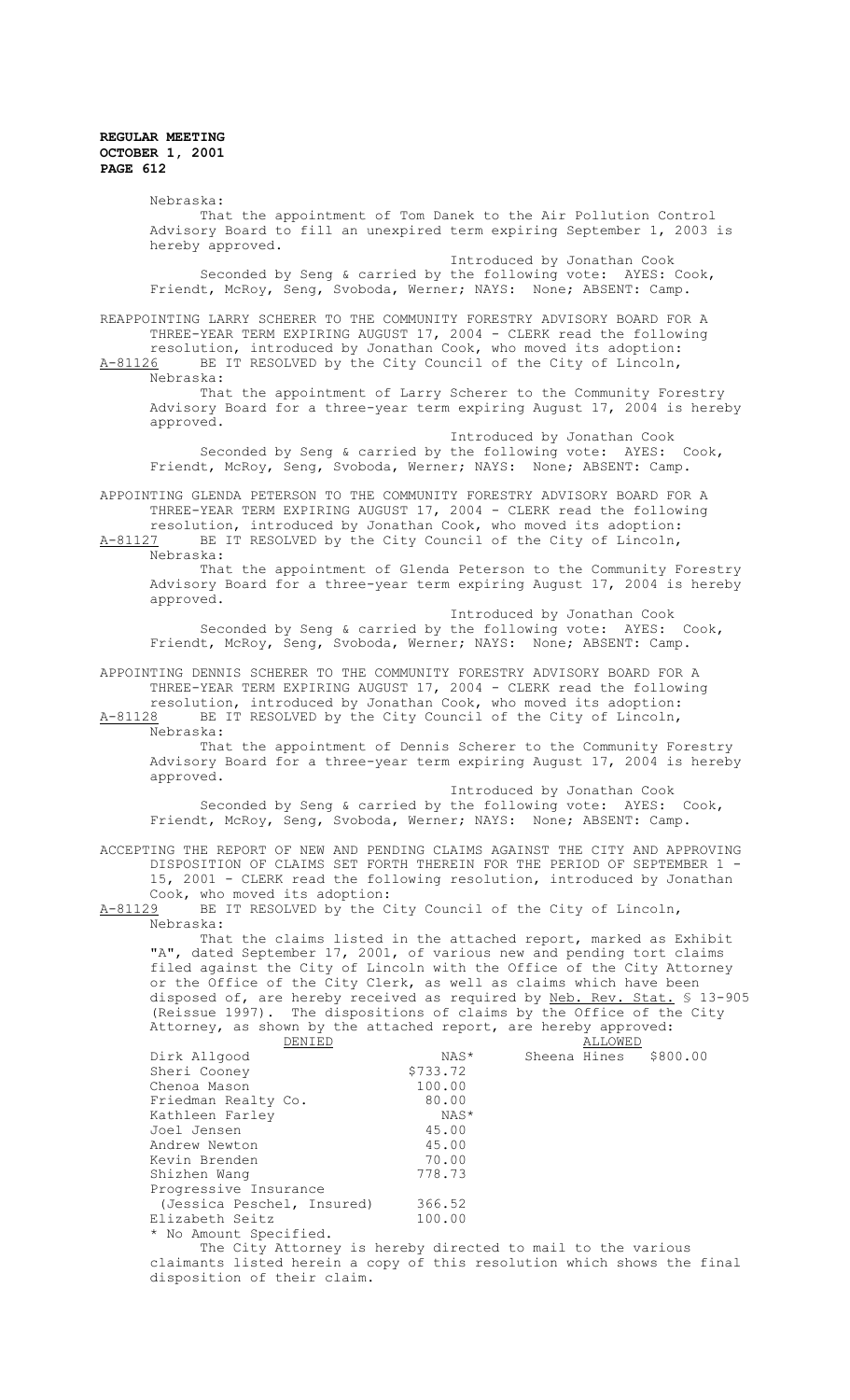Introduced by Jonathan Cook Seconded by Seng & carried by the following vote: AYES: Cook, Friendt, McRoy, Seng, Svoboda, Werner; NAYS: None; ABSENT: Camp. REAPPOINTING JOEL GAJARDO, CHARLENE FLOOD JOHNSON, AND SARA LORD TO THE MULTICULTURAL ADVISORY COMMITTEE FOR THREE-YEAR TERMS EXPIRING SEPTEMBER 18, 2004 - CLERK read the following resolution, introduced by Jonathan Cook, who moved its adoption:<br>A-81130 BE IT RESOLVED by the C BE IT RESOLVED by the City Council of the City of Lincoln, Nebraska: That the reappointment of Joel Gajardo, Charlene Flood Johnson, and Sara Lord to the Multicultural Advisory Committee for three-year terms expiring September 18, 2004 is hereby approved. Introduced by Jonathan Cook Seconded by Seng & carried by the following vote: AYES: Cook, Friendt, McRoy, Seng, Svoboda, Werner; NAYS: None; ABSENT: Camp. APPROVING A WAIVER OF DESIGN STANDARDS FOR DRIVE ACCESS AND REQUIRED PUMP ISLAND STACKING AT 3301 O STREET - PRIOR to reading: COOK Moved to withdraw application per request of applicant. Seconded by Seng & carried by the following vote: AYES: Cook, Friendt, McRoy, Seng, Svoboda, Werner; NAYS: None; ABSENT: Camp. The resolution, having been **WITHDRAWN**, was assigned the File **#38-4378** & was placed on file in the Office of the City Clerk. SPECIAL PERMIT 1873 - APPEAL OF SPRINT SPECTRUM, L.P., FROM THE PLANNING COMMISSION DENIAL OF SPECIAL PERMIT 1873 FOR AUTHORITY TO CONSTRUCT A 90' TALL WIRELESS COMMUNICATIONS FACILITY AND WAIVER OF THE FALL ZONE, ON PROPERTY GENERALLY LOCATED AT 4700 ANTELOPE CREEK ROAD - PRIOR to reading: COOK Moved to deny the Special Permit 1873 - Appeal of Sprint Spectrum. Seconded by Werner & tied by the following vote: AYES: Cook, Seng, Werner; NAYS: Friendt, McRoy, Svoboda; ABSENT: Camp. COOK Moved to adopt the Special Permit 1873 - Appeal of Sprint Spectrum. Seconded by Seng & tied by the following vote: AYES: Friendt, McRoy, Svoboda; NAYS: Cook, Seng, Werner; ABSENT: Camp. Due to tie vote, action delayed one week to 10/08/01. SETTING THE HEARING DATE OF MONDAY, OCTOBER 8, 2001 AT 1:30 P.M. FOR THE APP. OF IDEAL GROCERY & MARKET, FOR A CLASS K - RETAIL WINE LICENSE LOCATED AT 905 SO. 27TH STREET - CLERK read the following resolution, introduced

by Jonathan Cook, who moved its adoption for approval:<br>A-81131 BE IT RESOLVED by the City Council, of the City BE IT RESOLVED by the City Council, of the City of Lincoln, that a hearing date is hereby fixed for <u>Mon., October 8, 2001 at 1:30 p.m.</u> or as soon thereafter as possible in the City Council Chambers, County-City Building, 555 S. 10th St., Lincoln, NE, for the purpose of considering the App. of Ideal Grocery & Market for a Class K-Retail Wine License located at 901 So. 27th St.

If the Police Dept. is unable to complete the investigation by said time, a new hearing date will be set.

Introduced by Jonathan Cook Seconded by Svoboda & carried by the following vote: AYES: Cook, Friendt, McRoy, Seng, Svoboda, Werner; NAYS: None; ABSENT: Camp.

SETTING THE HEARING DATE OF MONDAY, OCTOBER 15, 2001 AT 1:30 P.M. FOR THE MGR. APP. OF LISA A. JOHNSON FOR PEAK INTERESTS L.L.C. DBA PIZZA HUT LOCATED AT 3410 SOUTH 10TH STREET - CLERK read the following resolution, introduced by Jonathan Cook, who moved its adoption for approval:

A-81132 BE IT RESOLVED by the City Council, of the City of Lincoln, that a hearing date is hereby fixed for Mon., October 15, 2001 at 1:30 p.m. or as soon thereafter as possible in the City Council Chambers, County-City Building, 555 S. 10th St., Lincoln, NE, for the purpose of considering the Mgr. App. of Lisa A. Johnson for Peak Interests L.L.C. dba Pizza Hut located at 3410 South 10th Street.

If the Police Dept. is unable to complete the investigation by said time, a new hearing date will be set.

Introduced by Jonathan Cook Seconded by Svoboda & carried by the following vote: AYES: Cook, Friendt, McRoy, Seng, Svoboda, Werner; NAYS: None; ABSENT: Camp.

SETTING THE HEARING DATE OF MONDAY, OCTOBER 15, 2001 AT 1:30 P.M. FOR THE MGR. APP. OF LORABELLE M. HANSON FOR LORABELLE INC., DBA THE GRAPEVINE LOCATED AT 2620 STOCKWELL STREET - CLERK read the following resolution,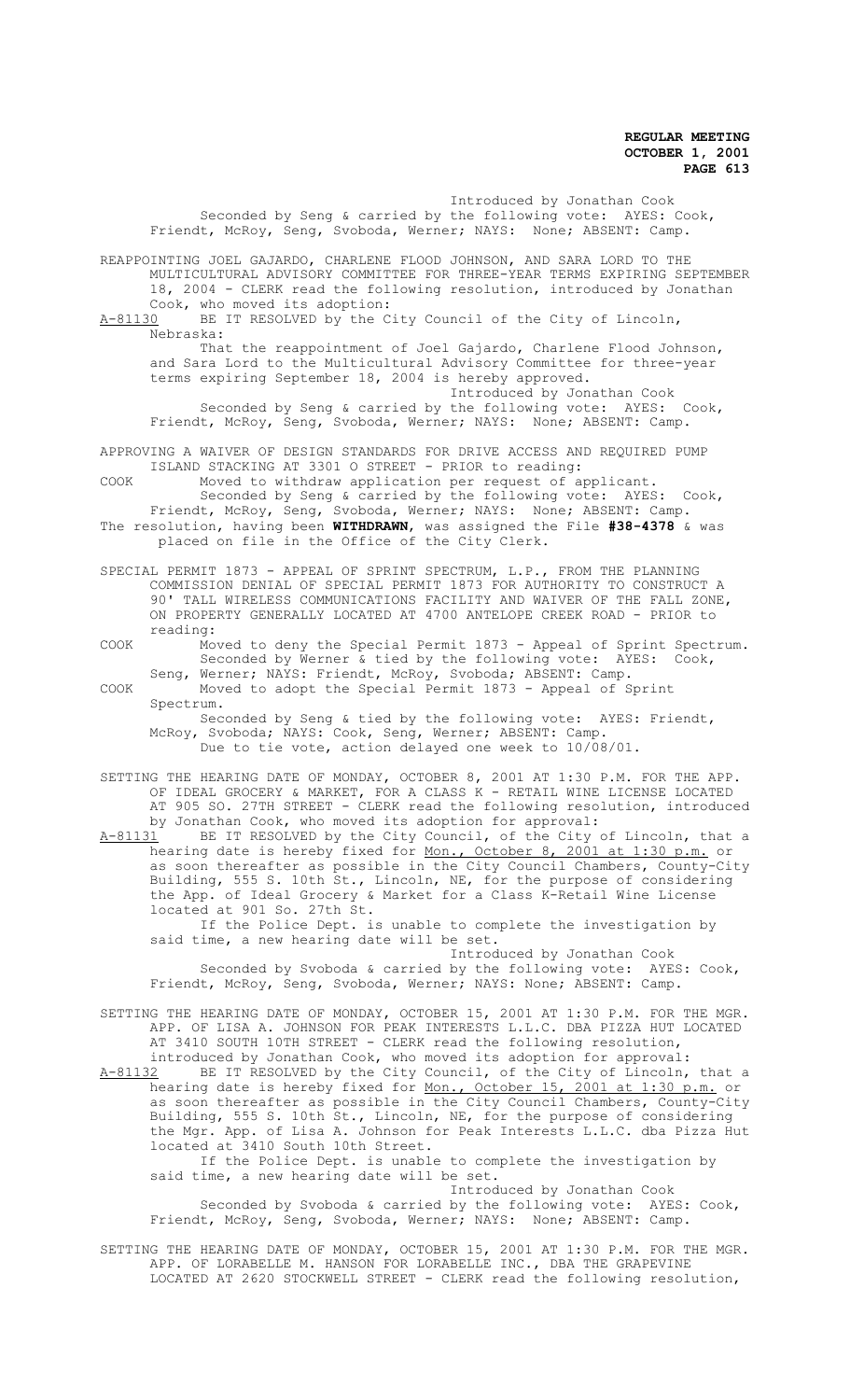introduced by Jonathan Cook, who moved its adoption for approval: A-81133 BE IT RESOLVED by the City Council, of the City of Lincoln, that a hearing date is hereby fixed for <u>Mon. October 15, 2001 at 1:30 p.m.</u> or as soon thereafter as possible in the City Council Chambers, County-City Building, 555 S. 10th St.., Lincoln, NE, for the purpose of considering the Mgr. App. of Lorabelle M. Hanson for Lorabelle Inc., dba The Grapevine located at 2620 Stockwell Street.

If the Police Dept. is unable to complete the investigation by said time, a new hearing date will be set.

Introduced by Jonathan Cook Seconded by Svoboda & carried by the following vote: AYES: Cook,

Friendt, McRoy, Seng, Svoboda, Werner; NAYS: None; ABSENT: Camp.

SETTING THE HEARING DATE OF MONDAY, OCTOBER 15, 2001 AT 1:30 P.M. FOR THE APP. OF J & D INC., DBA "LIBATIONS" FOR A CATERING LICENSE, LOCATED AT 317 SOUTH 11TH STREET - CLERK read the following resolution, introduced by Jonathan Cook, who moved its adoption for approval:<br>A-81134 BE IT RESOLVED by the City Council, of the City

A-81134 BE IT RESOLVED by the City Council, of the City of Lincoln, that a hearing date is hereby fixed for Mon., October 15, 2001 at 1:30 p.m. or as soon thereafter as possible in the City Council Chambers, County-City Building, 555 S. 10th St., Lincoln, NE, for the purpose of considering the App. of J & D, Inc. dba Libations for a Catering License at 317 South 11th Street.

If the Police Dept. is unable to complete the investigation by said time, a new hearing date will be set.

Introduced by Jonathan Cook

Seconded by Svoboda & carried by the following vote: AYES: Cook, Friendt, McRoy, Seng, Svoboda, Werner; NAYS: None; ABSENT: Camp.

## **REPORTS OF CITY OFFICERS**

Clerk's Letter & Mayor's Approval of Ordinances & Resolutions passed on Sept. 17, 2001 - CLERK presented said report which was placed on file in the Office of the City Clerk.

INVESTMENT OF FUNDS FOR SEPTEMBER 17 - 21, 2001 - CLERK read the following resolution, introduced by Jonathan Cook, moved its adoption:

A-81135 BE IT HEREBY RESOLVED BY THE CITY COUNCIL of the City of Lincoln, Nebraska:

That the attached list of investments be confirmed and approved, and the City Treasurer is hereby directed to hold said investments until maturity unless otherwise directed by the City Council. (Investments for September 17 - 21, 2001.)

Introduced by Jonathan Cook Seconded by Seng & carried by the following vote: AYES: Cook, Friendt, McRoy, Seng, Svoboda, Werner; NAYS: None; ABSENT: Camp.

- REPORTS OF CITY TREASURER OF TELECOMM. OCC. TAX FOR THE MONTH OF AUGUST, 2001: ZONE TELECOM, INC.; LONG DISTANCE OF MICHIGAN, INC.; ASSOCIATION ADMINISTRATORS, INC. AND GLYPHICS COMMUNICATIONS, INC. - CLERK presented said report which was placed on file in the Office of the City Clerk. **(20)**
- REPORT OF CITY TREASURER OF EXCISE TAX FOR THE MONTH OF AUGUST, 2001 FROM I-LINK COMMUNICATIONS, INC. AND BIG PLANET, INC. - CLERK presented said report which was placed on file in the Office of the City Clerk. **(20)**

## **ORDINANCES - 1ST READING**

AMENDING THE PAY SCHEDULES OF EMPLOYEES WHOSE CLASSIFICATIONS ARE ASSIGNED TO THE PAY RANGE PREFIXED BY THE LETTER "A" BY CREATING THE POSITION OF "FIRE SYSTEM PROGRAMMER" - CLERK read an ordinance, introduced by Jonathan Cook, amending the pay schedules of employees whose classifications are assigned to the pay range prefixed by the letter "A" by creating the position of "Fire System Programmer", the first time.

## **ORDINANCES - 3RD READING**

AMENDING TITLE 26 OF THE LINCOLN MUNICIPAL CODE RELATING TO THE LAND SUB-DIVISION ORDINANCE TO GROUP ALL APPLICATION FEES INTO ONE CHAPTER, TO